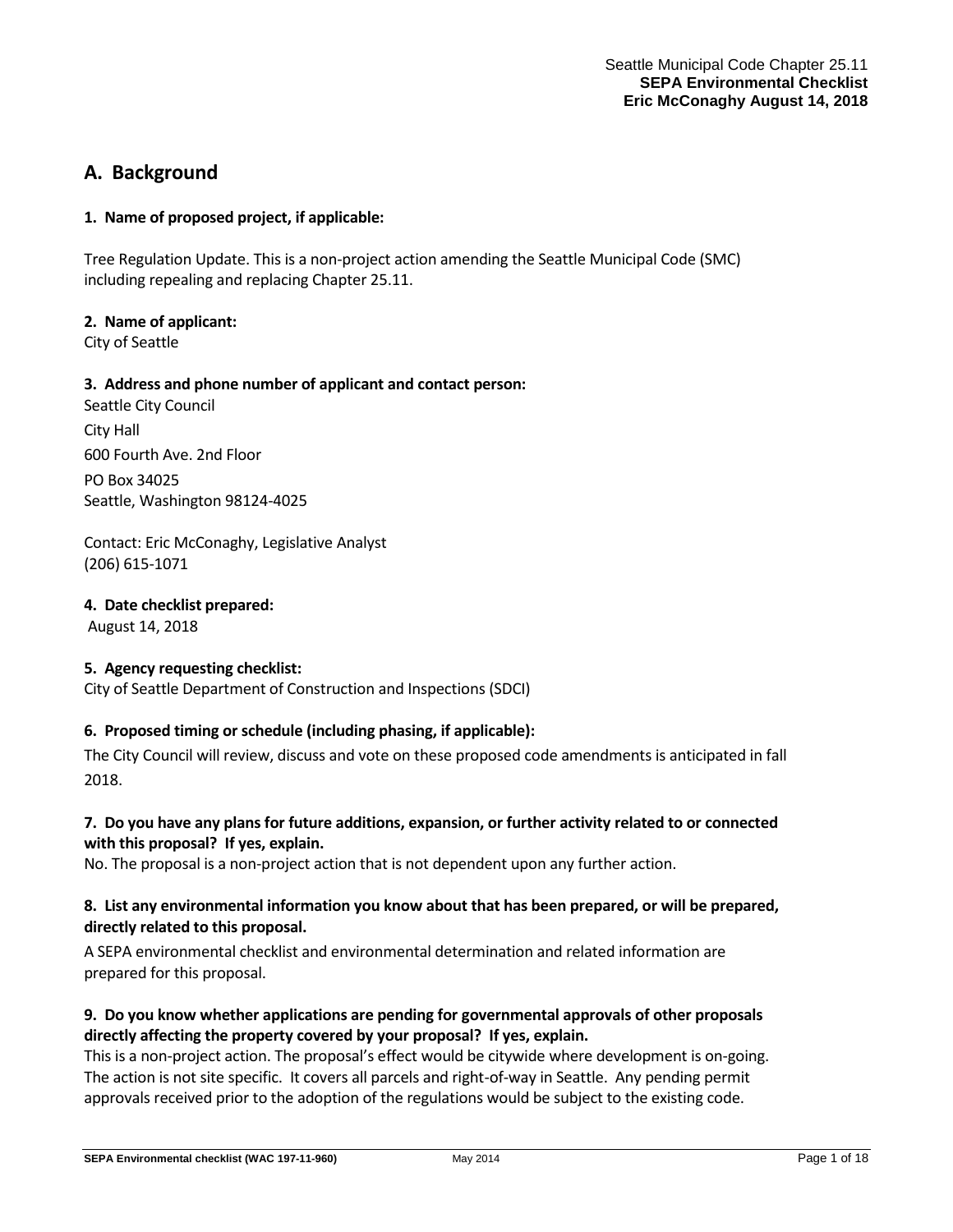## **10. List any government approvals or permits that will be needed for your proposal, if known.**

The proposed amendments require approval by Seattle City Council. No other agency approvals are anticipated.

# **11. Give brief, complete description of your proposal, including the proposed uses and the size of the project and site.**

This is a non-project legislative action proposing amendments to the Land Use Code and Tree Protection Code. The purpose of the proposed ordinance is to provide increased protection and enhancement of the city's tree canopy, strengthen tree protection and replacement requirements, require a tree permit, and provide targeted flexibility for tree removals. In addition, the proposal to create a new Chapter 25.11 Tree Protection, after repealing the existing Chapter 25.11, would improve clarity and would assist staff with the implementation and enforcement of the code.

Generally, the proposed legislation would:

- define "significant tree";
- require a permit for tree removal of significant trees;
- set fees for a tree permits;
- clarify the definition of hazard trees;
- allow flexibility in development standards in order to preserve trees;
- establish requirements for the replacement of removed trees;
- allow for payment in lieu of when tree replacement is required;
- specify tree retention requirements;
- update enforcement provisions for tree regulations; and
- update tree protection provisions in the SMC.

# **12. Location of the proposal.**

This is a non-project action. The proposal would apply citywide. The proposed regulations would apply to tree removal in all zones in the City of Seattle. Some exemptions to the regulations are proposed for emergency activities, tree removal by responsible public agencies and departments, tree removal in compliance with Environmentally Critical Area regulations (Seattle Municipal Code (SMC) 25.09.070), street tree removal regulated by Title 15 of the SMC, Street and Sidewalk Use, and normal and routine pruning operations and maintenance.

# **B. ENVIRONMENTAL ELEMENTS**

1. **Earth** 

# **a. General description of the site**

Not applicable. This is a non-project action. This proposal has no specific site or project location.

# **b. What is the steepest slope on the site (approximate percent slope)?**

This is a non-project action. This proposal has no specific site or project location. Slopes of varying steepness are located throughout the City of Seattle. Sites with slopes greater than 40 percent are regulated under the City's Environmentally Critical Areas Code (Chapter 25.09).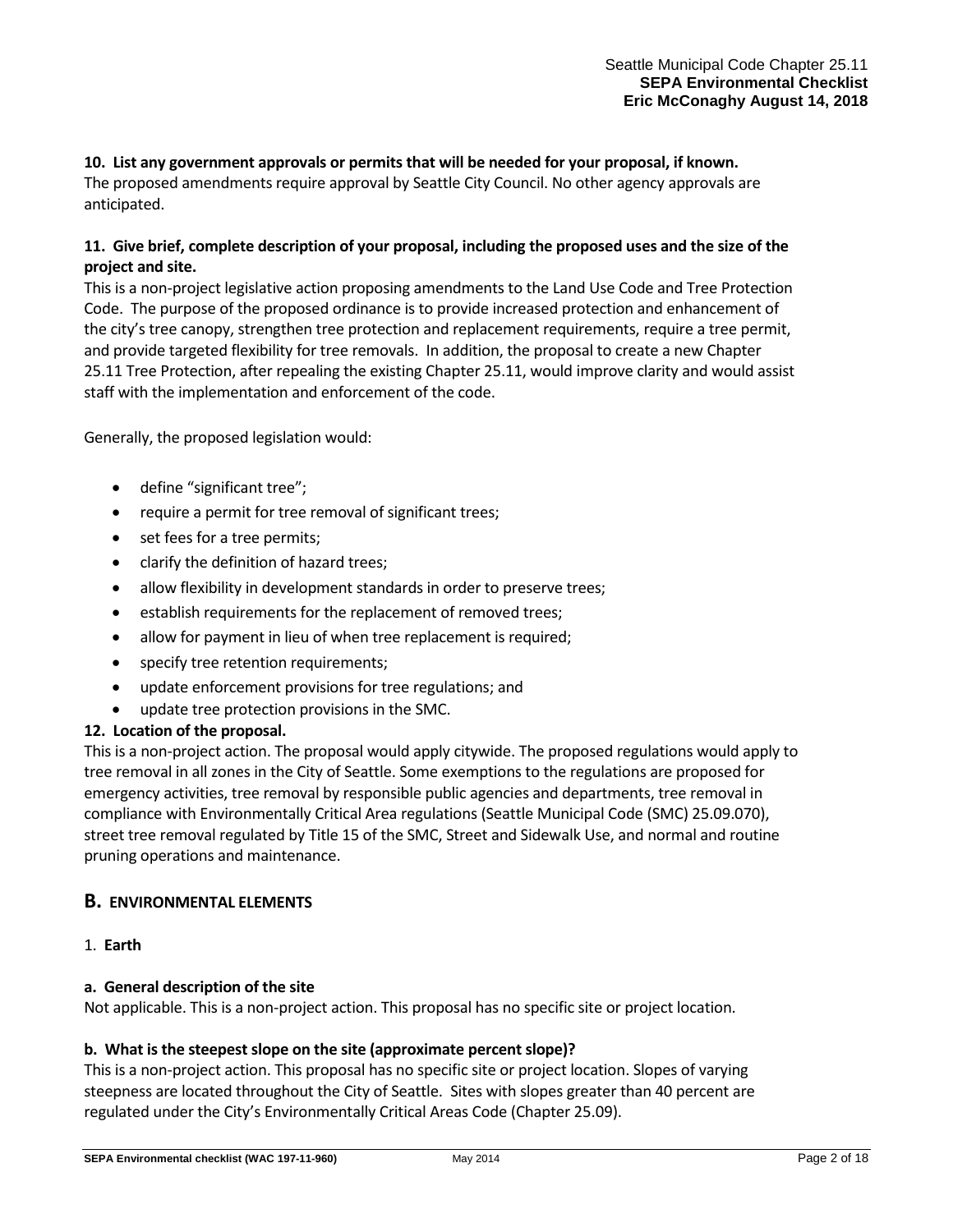# **c. What general types of soils are found on the site (for example, clay, sand, gravel, peat, muck)?**

This is a non-project action. This proposal has no specific site or project location. Soils conditions vary considerably throughout the city and typically include a mix of glacial till found in the urban Seattle area.

# **d. Are there surface indications or history of unstable soils in the immediate vicinity? If so, describe.**

This is a non-project action. This proposal has no specific site or project location. Some areas within the City of Seattle feature unstable soils. Soil conditions vary from site to site and would be evaluated accordingly.

**e. Describe the purpose, type, total area, and approximate quantities and total affected area of any filling, excavation, and grading proposed. Indicate source of fill.**

This is a non-project action. This proposal has no specific site or project location. Many developable sites within Seattle are composed of unstable soils.

# **f. Could erosion occur as a result of clearing, construction, or use? If so, generally describe.**

This is a non-project action. This proposal has no specific site or project location. The potential for erosion is sitespecific and would need to be evaluated on a project-by-project basis. The proposed amendments would not result in increased development activity.

**g. About what percent of the site will be covered with impervious surfaces after project construction (for example, asphalt or buildings)?**

This is a non-project action. This proposal has no specific site or project location. This proposal does not involve construction activity.

# **h. Proposed measures to reduce or control erosion, or other impacts to the earth, if any:**

This is a non-project action. This proposal has no specific site or project location. Development consistent with this proposal may occur over time and cannot be evaluated in terms of erosion at this stage. If a development proposal submitted to the City is found to meet or exceed thresholds for environmental review, that project(s) will be subject to the City's codes and ordinances in place at the time of submittal as well as subsequent environmental review.

# 2. **Air**

# **a. What types of emissions to the air would result from the proposal during construction, operation, and maintenance when the project is completed? If any, generally describe and give approximate quantities if known.**

This is a non-project action and no changes to air standards are proposed other than it is anticipated that increased tree canopy over time would be beneficial to the overall air quality in Seattle. Greenhouse gas (GHG) emissions have also been considered, and no increases to GHG emissions are expected as a result of this nonproject action.

**b. Are there any off-site sources of emissions or odor that may affect your proposal? If so, generally describe.**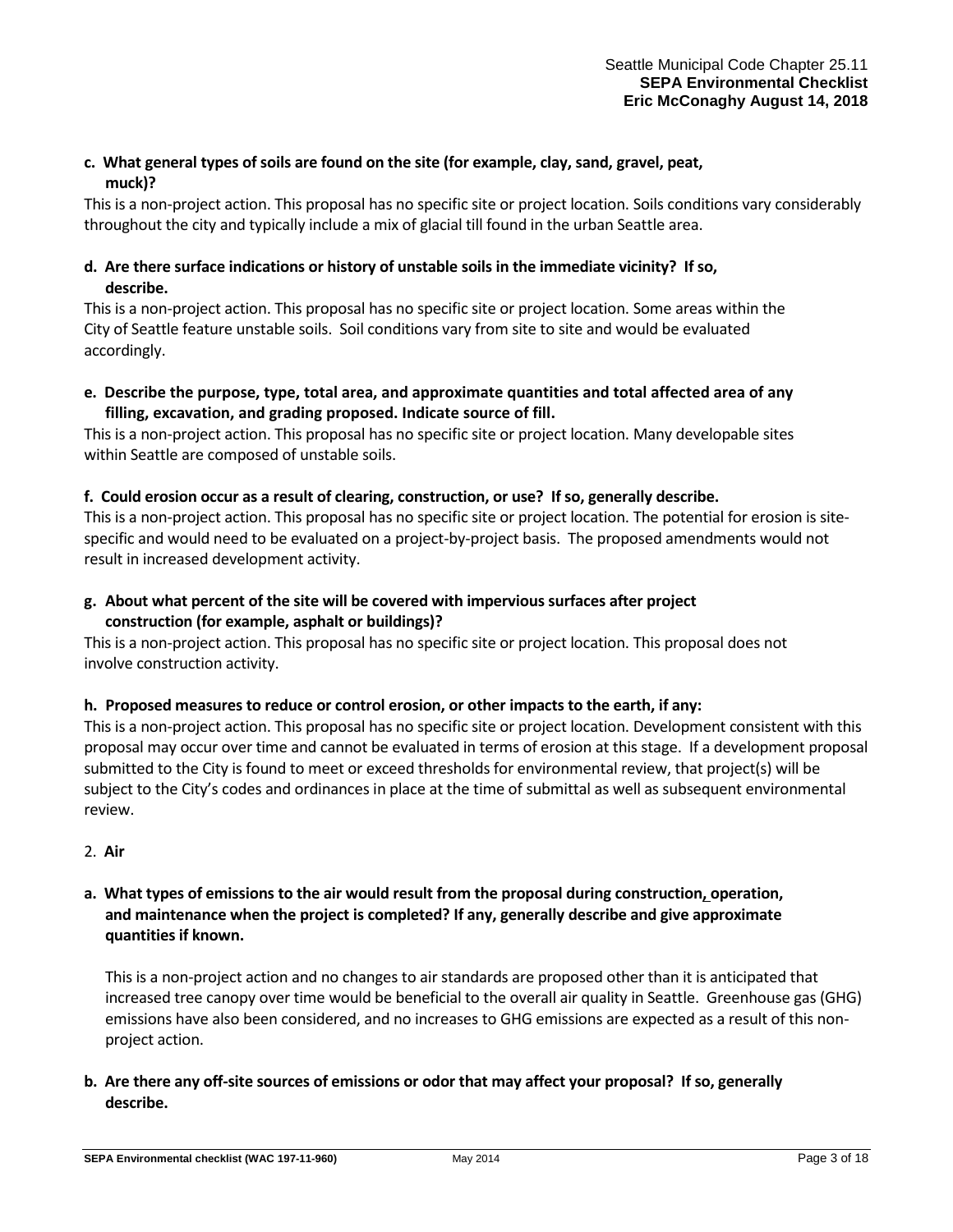No. This is a non-project action. This proposal has no specific site or project location.

#### **c. Proposed measures to reduce or control emissions or other impacts to air, if any:**

This proposal is a non-project action and does not involve construction or development activity. Individual projects that may use the provisions of this proposal will be subject to environmental review (if they meet or exceed thresholds for environmental review) including existing odor and emissions requirements including provisions currently contained in the Land Use Code and promulgated by the Puget Sound Clean Air Agency as those individual site-specific projects move forward.

3. **Water**

## **a. Surface Water:**

# **1) Is there any surface water body on or in the immediate vicinity of the site (including year-round and seasonal streams, saltwater, lakes, ponds, wetlands)? If yes, describe type and provide names. If appropriate, state what stream or river it flows into.**

The City of Seattle has freshwater lakes, streams, and saltwater bodies. Major bodies of water include Lake Washington, Lake Union, the Duwamish River, and Puget Sound. The proposed amendments are not expected to result in increased impacts on water quality.

# **2) Will the project require any work over, in, or adjacent to (within 200 feet) the described waters? If yes, please describe and attach available plans.**

No. This proposal is a non-project action and does not involve construction or development activity. Individual projects that may use the provisions of this proposal will be subject to the city's codes and ordinances as well as environmental review (if they meet or exceed thresholds for environmental review).

**3) Estimate the amount of fill and dredge material that would be placed in or removed from surface water or wetlands and indicate the area of the site that would be affected. Indicate the source of fill material.**

None. The proposed amendments are not site-specific.

# **4) Will the proposal require surface water withdrawals or diversions? Give general description, purpose, and approximate quantities if known.**

No. The proposed amendments are not site-specific.

#### **5) Does the proposal lie within a 100-year floodplain? If so, note location on the site plan.**

No. The proposed amendments are not site-specific, however there are some parts of Seattle that lie within the 100-year floodplain.

**6) Does the proposal involve any discharges of waste materials to surface waters? If so, describe the type of waste and anticipated volume of discharge.**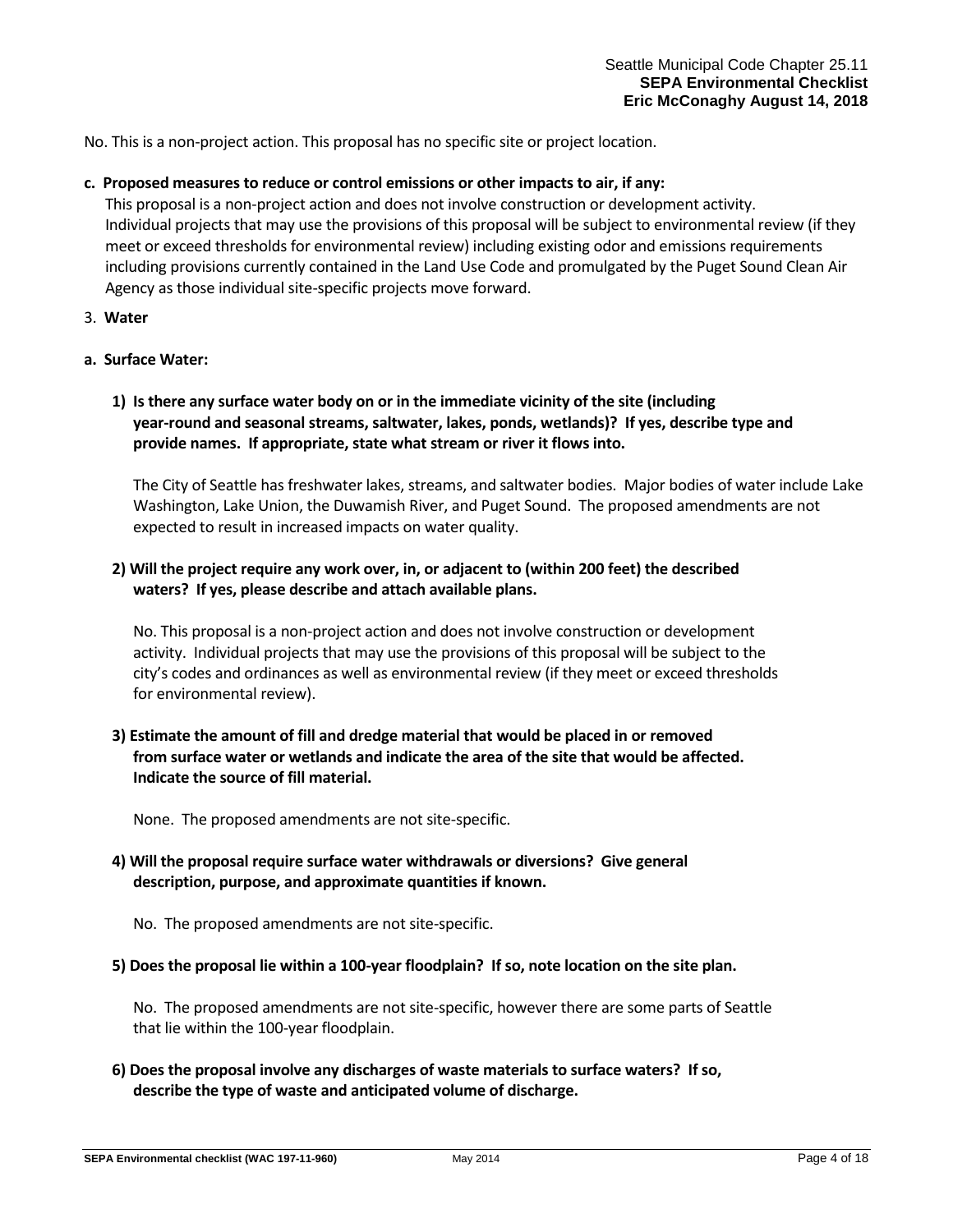No. This non-project proposal defines no particular development site, and no construction is proposed.

## **b. Ground Water:**

**1) Will groundwater be withdrawn from a well for drinking water or other purposes? If so, give a general description of the well, proposed uses and approximate quantities withdrawn from the well. Will water be discharged to groundwater? Give general description, purpose, and approximate quantities if known.**

No. This is a non-project action.

**2) Describe waste material that will be discharged into the ground from septic tanks or other sources, if any (for example: Domestic sewage; industrial, containing the following chemicals. . . ; agricultural; etc.). Describe the general size of the system, the number of such systems, the number of houses to be served (if applicable), or the number of animals or humans the system(s) are expected to serve.**

None identified. This is a non-project action.

## **c. Water runoff (including stormwater):**

**1) Describe the source of runoff (including storm water) and method of collection and disposal, if any (include quantities, if known). Where will this water flow? Will this water flow into other waters? If so, describe.**

This non-project proposal defines no particular development site.

# **2) Could waste materials enter ground or surface waters? If so, generally describe.**

The entire city of Seattle is served by a sewage system, generally sewer mains. The proposed legislation will not change existing regulations on septic tanks or waste material discharge.

# **3) Does the proposal alter or otherwise affect drainage patterns in the vicinity of the site? If so, describe.**

No. This non-project proposal defines no particular development site.

# **d. Proposed measures to reduce or control surface, ground, and runoff water, and drainage pattern impacts, if any:**

None proposed. This proposal is a non-project action and does not involve construction or development activity. Individual projects that may use the provisions of this proposal will be subject to the city's codes and ordinances as well as environmental review (if they meet or exceed thresholds for environmental review).

# 4. **Plants**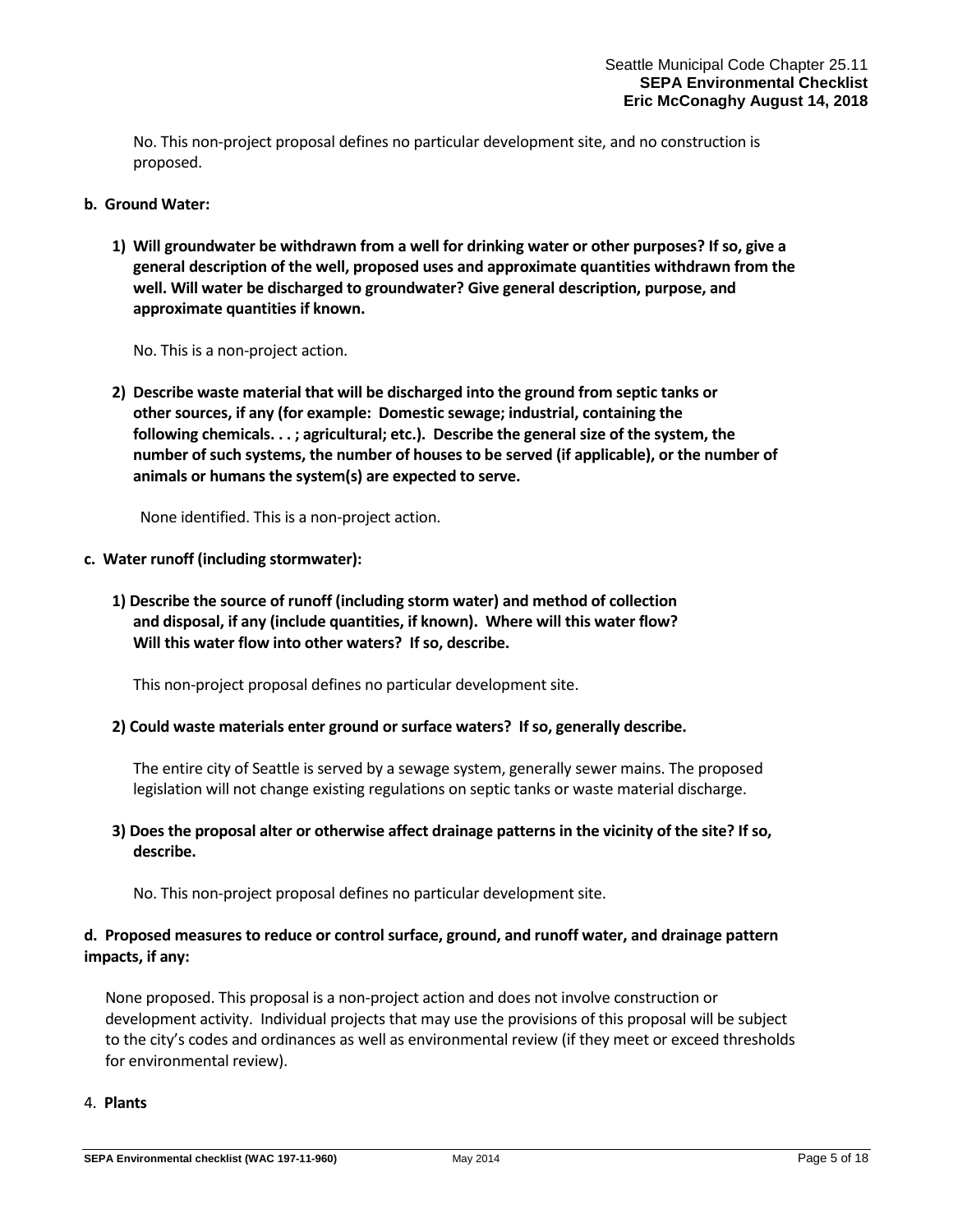## **a. Check the types of vegetation found on the site:**

- \_X\_deciduous tree: alder, maple, aspen, other
- \_X\_evergreen tree: fir, cedar, pine, other
- \_X\_shrubs
- \_X\_grass
- \_\_\_\_pasture
- \_\_\_\_crop or grain
- \_X\_\_ Orchards, vineyards or other permanent crops.
- \_X\_ wet soil plants: cattail, buttercup, bullrush, skunk cabbage, other
- \_X\_water plants: water lily, eelgrass, milfoil, other
- \_X\_other types of vegetation

This non-project proposal has no particular development site. Throughout the City, there are greenbelts and urban forest, and including trees, grass, and other types of vegetation on individual properties.

## **b. What kind and amount of vegetation will be removed or altered?**

None identified. This proposal is a non-project action and does not involve construction or development activity. Individual projects that may use the provisions of this proposal will be subject to the city's codes and ordinances as well as environmental review (if they meet or exceed thresholds for environmental review).

See the response to Questions in #D later in this checklist for discussion of potential indirect impacts to vegetation.

- **c. List threatened and endangered species known to be on or near the site.** Not applicable. This is a non-project action. This proposal has no specific site or project location.
- **d. Proposed landscaping, use of native plants, or other measures to preserve or enhance vegetation on the site, if any:**

Not applicable. This is a non-project action. This proposal has no specific site or project location.

- **e. List all noxious weeds and invasive species known to be on or near the site.** Not applicable. This is a non-project action. This proposal has no specific site or project location.
- 5. **Animals**
- **a. List any birds and other animals which have been observed on or near the site or are known to be on or near the site. Examples include:**

**birds: hawk, heron, eagle, songbirds, other: crows, pigeons, starlings, gulls and other urban tolerant birds** 

**mammals: deer, bear, elk, beaver, other: squirrels, rodents, raccoon, household pets, and other similar mammals tolerant to urban environments**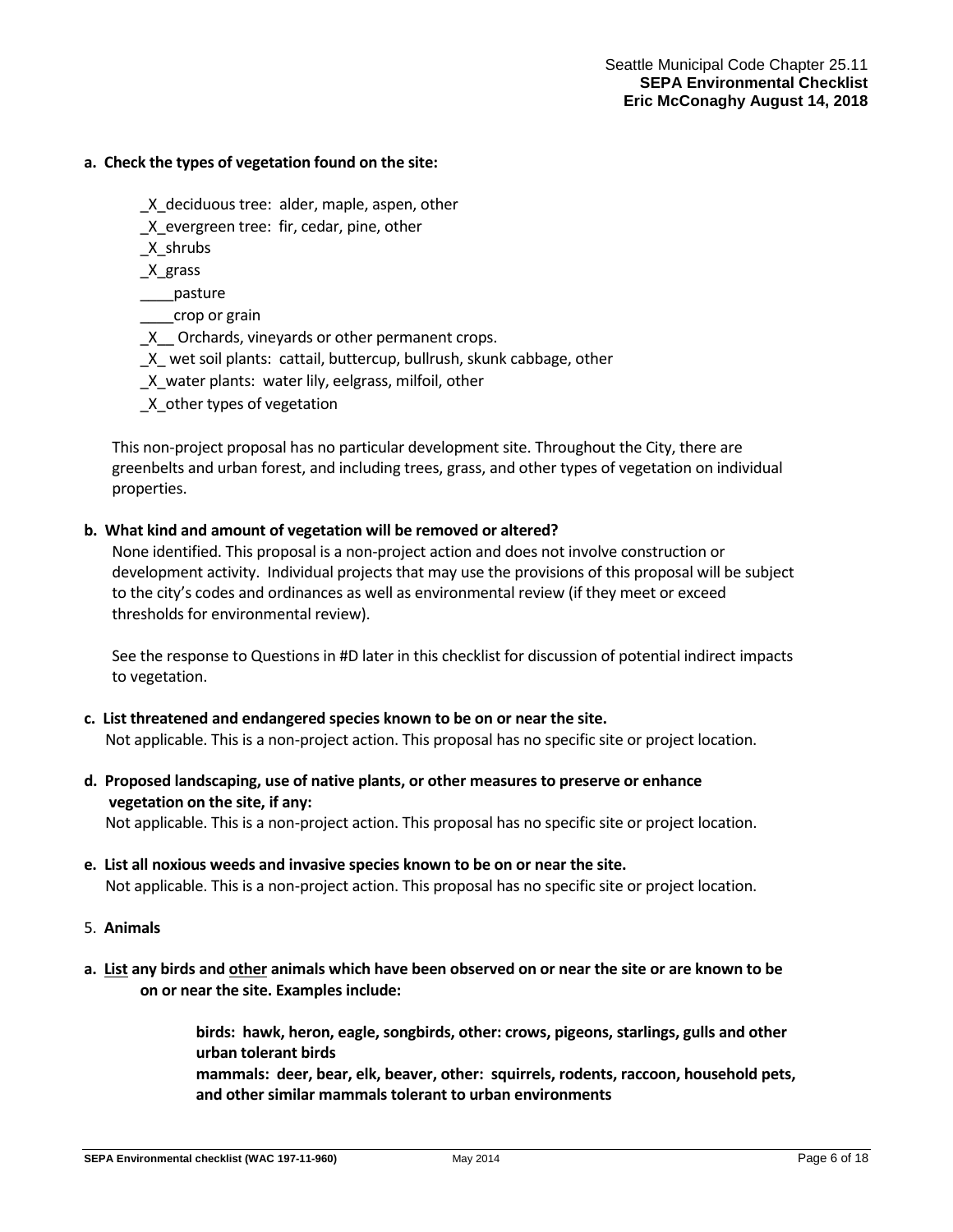## fish: bass, salmon, trout, herring, shellfish, other

Not applicable. This is a non-project action. This proposal has no specific site or project location.

## **b. List any threatened and endangered species known to be on or near the site.**

Not applicable. This is a non-project action. This proposal has no specific site or project location.

The proposal is not expected to impact threatened or endangered species. Chinook salmon in Puget Sound are listed as a threatened species under the Endangered Species Act. Bald Eagles are known to exist within the city limits. No impacts to any species are expected as a result of implementing this proposal.

## **c. Is the site part of a migration route? If so, explain.**

Not applicable. This is a non-project action. This proposal has no specific site or project location. Individual projects that may use the provisions of this proposal will be subject to the city's codes and ordinances as well as environmental review (if they meet or exceed thresholds for environmental review).

## **d. Proposed measures to preserve or enhance wildlife, if any:**

The adoption of updates to the municipal code is a non-project action meant to protect and enhance wildlife by protecting tree canopy.

## **e. List any invasive animal species known to be on or near the site.**

This proposal is a non-project action and does not involve construction or development activity. Individual projects that may use the provisions of this proposal will be subject to the city's codes and ordinances as well as environmental review (if they meet or exceed thresholds for environmental review).

#### 6. **Energy and natural resources**

# **a. What kinds of energy (electric, natural gas, oil, wood stove, solar) will be used to meet the completed project's energy needs? Describe whether it will be used for heating, manufacturing, etc.**

Not applicable. This is a non-project action. This proposal has no specific site or project location.

Areas within the City of Seattle are served by electric and natural gas utilities. Future site-specific development is likely to use these sources of energy. Some residents may choose to use solar sources of energy depending on site-specific development proposals.

# **b. Would your project affect the potential use of solar energy by adjacent properties? If so, generally describe.**

This non-project proposal has no particular development site. However, additional protection of trees may reduce the amount of sunlight available for solar panels.

# **c. What kinds of energy conservation features are included in the plans of this proposal? List other proposed measures to reduce or control energy impacts, if any:**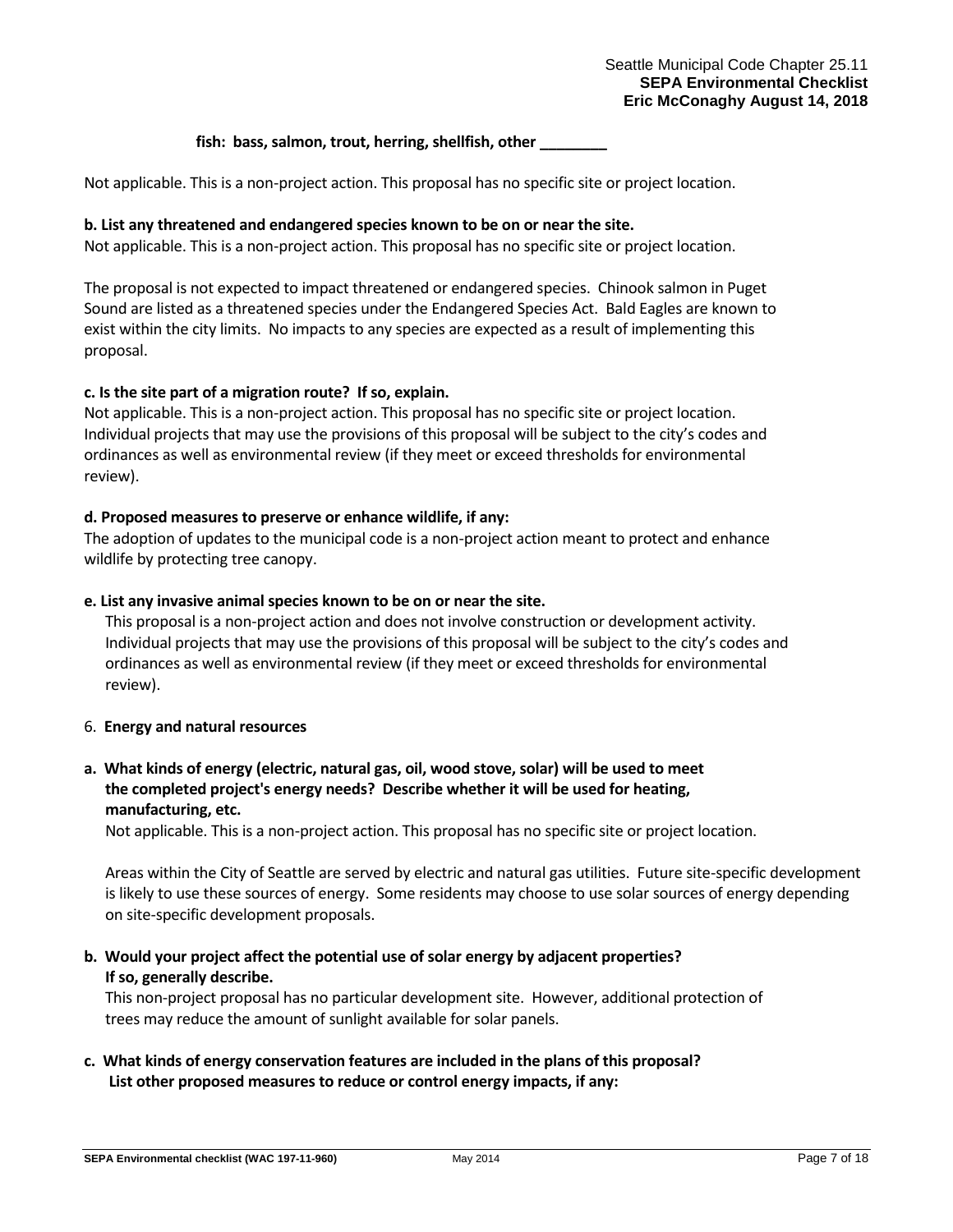This non-project proposal has no particular development site, and no features or measures are proposed.

Increased tree canopy coverage is an intended result of this proposal. In general, data indicates that additional shading may result in cooler overall temperatures within the city and thus less energy use by buildings. An increase in the number of trees planted may also have positive effects in terms of stormwater runoff mitigation.

## 7. **Environmental health**

# **a. Are there any environmental health hazards, including exposure to toxic chemicals, risk of fire and explosion, spill, or hazardous waste, that could occur as a result of this proposal? If so, describe.**

This proposal is a non-project action and does not involve construction or development activity. Future development projects may be subject to environmental review, the City's Environmentally Critical Areas Ordinance, and other requirements. Future development projects will need to comply with project-specific environmental regulations. Development regulation changes in the proposed legislation are unlikely to result in environmental health hazards as part of the site development for an individual project.

## **1) Describe any known or possible contamination at the site from present or past uses.**

This non-project proposal has no particular development site. See the response to Question #D.1 later in this checklist.

# **2) Describe existing hazardous chemicals/conditions that might affect project development and design. This includes underground hazardous liquid and gas transmission pipelines located within the project area and in the vicinity.**

This non-project proposal has no particular development site. See the response to Question #D.1 later in this checklist.

# **3) Describe any toxic or hazardous chemicals that might be stored, used, or produced during the project's development or construction, or at any time during the operating life of the project.**

This non-project proposal has no particular development site. See the response to Question #D.1 later in this checklist.

# **4) Describe special emergency services that might be required.**

This non-project proposal has no particular development site. As a non-project action, no emergency services are required by this amendment. In general, emergency service providers including the Fire and Police Departments will review the effects of increased development and propose enhanced services as necessary as part of their planning for future service needs.

# **5) Proposed measures to reduce or control environmental health hazards, if any:**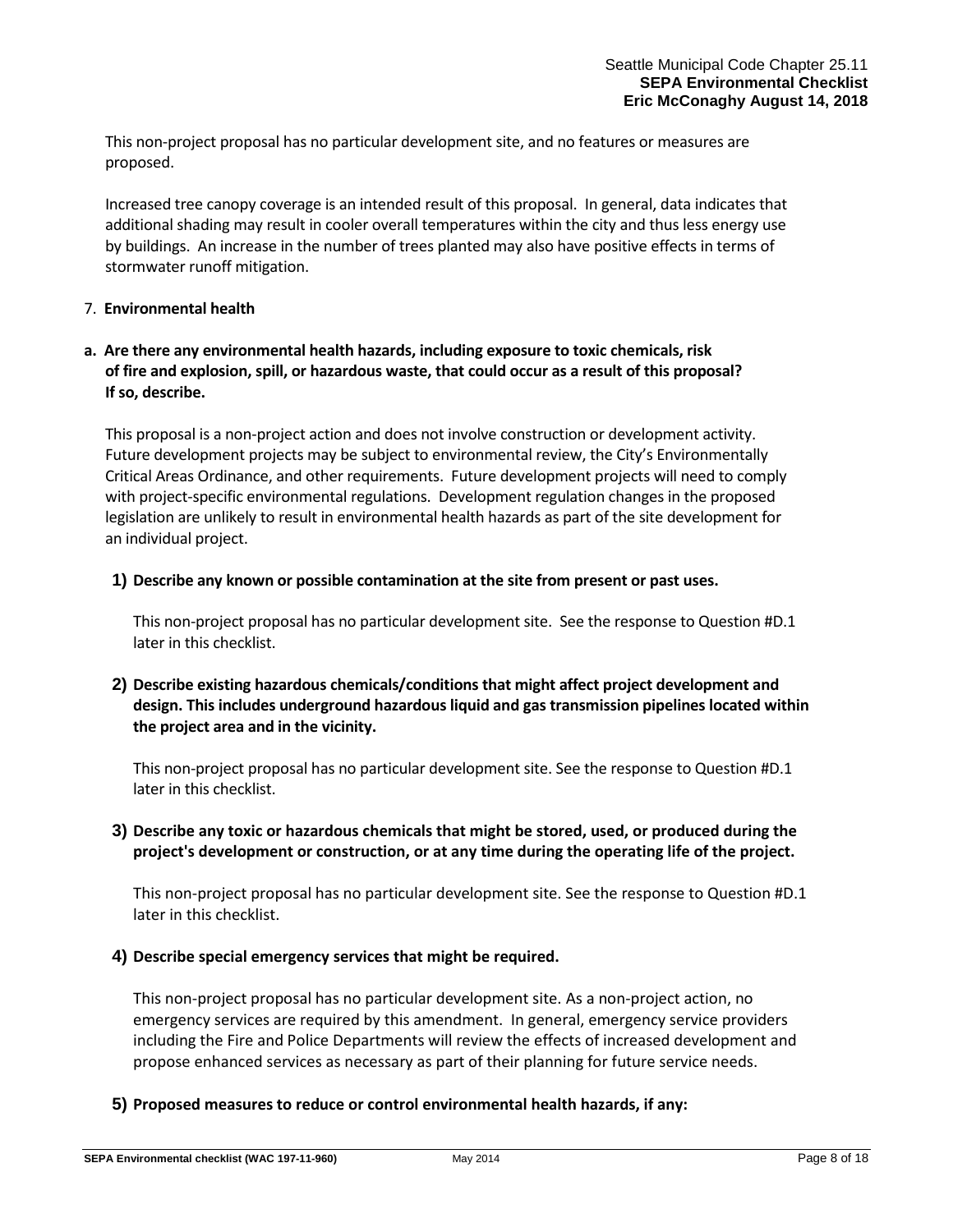None proposed.

#### **b. Noise**

# **1) What types of noise exist in the area which may affect your project (for example: traffic, equipment, operation, other)?**

This non-project proposal has no particular development site. This proposal is a non-project action and does not involve construction or development activity.

# **2) What types and levels of noise would be created by or associated with the project on a short-term or a long-term basis (for example: traffic, construction, operation, other)? Indicate what hours noise would come from the site.**

This non-project proposal defines no particular development site. Individual development projects will be required to comply with the City's noise ordinance.

## **3) Proposed measures to reduce or control noise impacts, if any:**

This proposal is a non-project action and does not involve construction or development activity. Individual projects that may use the provisions of this proposal will be subject to the city's codes and ordinances as well as environmental review (if they meet or exceed thresholds for environmental review).

#### 8. **Land and shoreline use**

# **a. What is the current use of the site and adjacent properties? Will the proposal affect current land uses on nearby or adjacent properties? If so, describe.**

This proposal is not site-specific. The proposed regulations will apply in environmentally critical areas and floodplains, including areas within the Shoreline District.

- **b. Has the project site been used as working farmlands or working forest lands? If so, describe. How much agricultural or forest land of long-term commercial significance will be converted to other uses as a result of the proposal, if any? If resource lands have not been designated, how many acres in farmland or forest land tax status will be converted to nonfarm or nonforest use?** The proposal is not site-specific. The implementation of this non-project proposal is not expected to impact land previously used for agricultural purposes. Upcoming site-specific projects may be evaluated for such impacts in the future.
	- **1) Will the proposal affect or be affected by surrounding working farm or forest land normal business operations, such as oversize equipment access, the application of pesticides, tilling, and harvesting? If so, how:** No.

# **c. Describe any structures on the site.**

This proposal is not site-specific.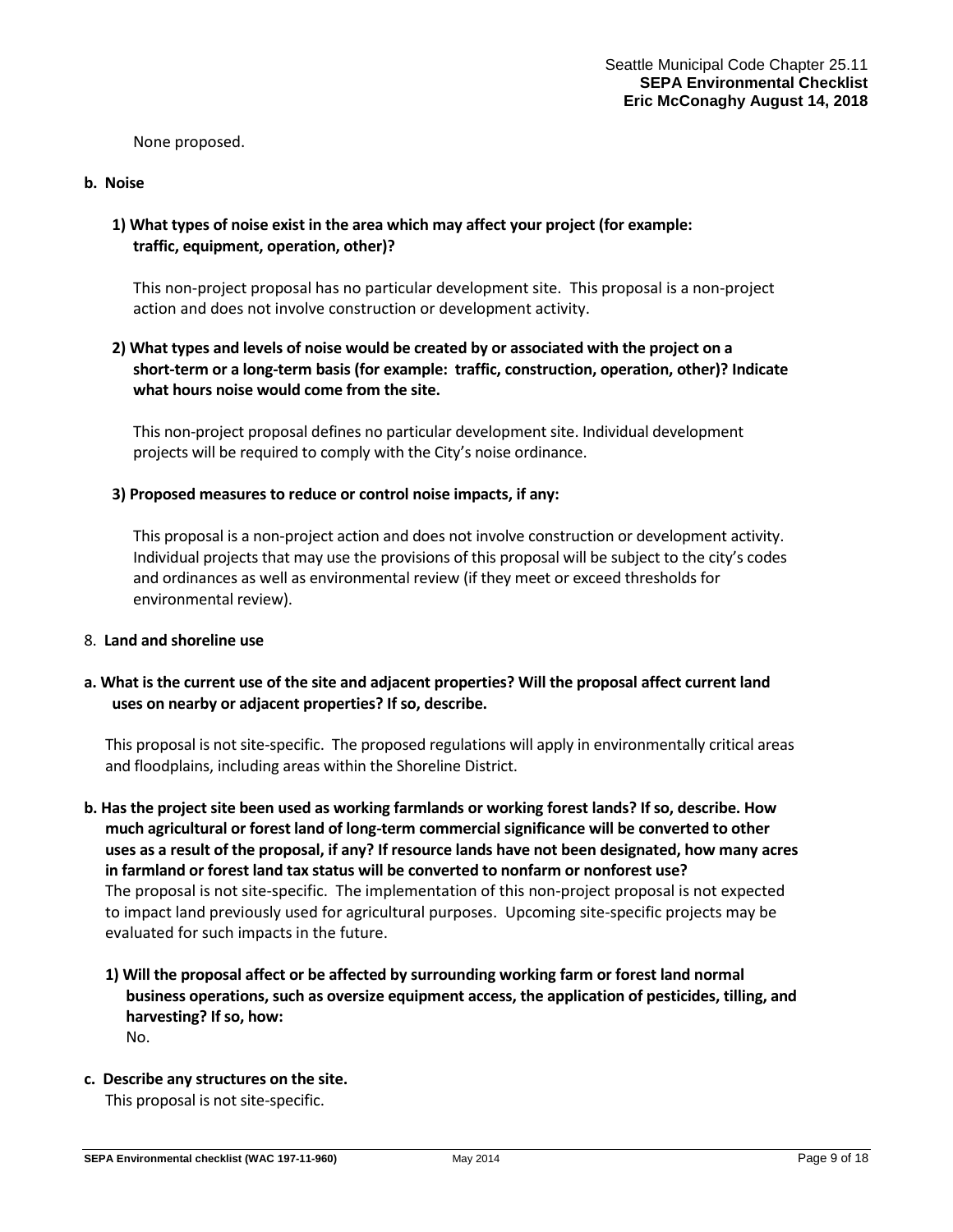- **d. Will any structures be demolished? If so, what?** No.
- **e. What is the current zoning classification of the site?**

This non-project proposal defines no particular development site. The proposal's effect would be citywide. Multiple zoning designations apply ranging from single-family residential to high density mixed-use.

## **f. What is the current comprehensive plan designation of the site?**

This non-project proposal defines no particular development site; the city as a whole has numerous comprehensive plan designations.

- **g. If applicable, what is the current shoreline master program designation of the site?** This non-project proposal defines no particular development site. The city has a number of shoreline master program designations. See the responses to Question #D later in this checklist for discussion of mitigation for any indirect impacts in shoreline environments.
- **h. Has any part of the site been classified as a critical area by the city or county? If so, specify.** This non-project proposal defines no particular development site. Environmentally critical areas are located throughout the City of Seattle. See the responses to Question #D of this checklist for discussion of mitigation for any indirect impacts to critical areas.
- **i. Approximately how many people would reside or work in the completed project?** Not applicable. The proposal is a non-project action.
- **j. Approximately how many people would the completed project displace?** The proposal is not site-specific and therefore is not expected to result in displacement of people from existing housing.

#### k. **Proposed measures to avoid or reduce displacement impacts, if any:**

This proposal is a non-project action and does not involve construction or development activity. Individual projects that may use the provisions of this proposal will be subject to the city's codes and ordinances as well as environmental review (if they meet or exceed thresholds for environmental review).

**l. Proposed measures to ensure the proposal is compatible with existing and projected land uses and plans, if any:**

The proposed tree regulations are consistent with the goals and policies of the City of Seattle Comprehensive Plan as well as the Urban Forest Stewardship Plan (UFSP). See the response to Questions #D later in this checklist for discussion of compatibility of the proposed legislation with existing and projected land uses and plans.

# **m. Proposed measures to ensure the proposal is compatible with nearby agricultural and forest lands of long-term commercial significance, if any:** None proposed.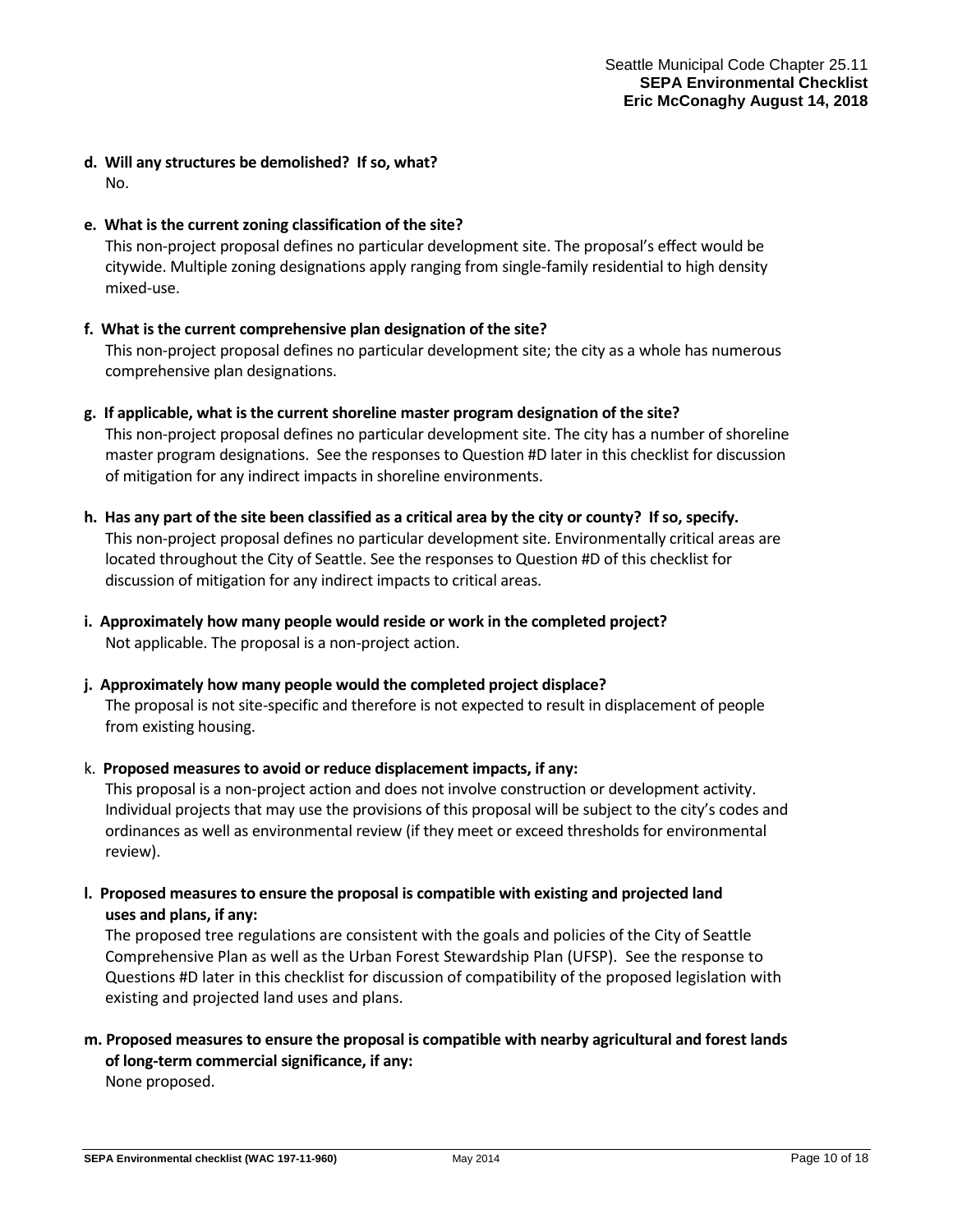- 9. **Housing**
- **a. Approximately how many units would be provided, if any? Indicate whether high, middle, or lowincome housing.**

No additional units are expected as a result of implementing the proposed amendments.

**b. Approximately how many units, if any, would be eliminated? Indicate whether high, middle, or low-income housing.**

This non-project proposal defines no particular development site or development. This proposal would not directly result in the elimination of any housing units. See the response to Question #D later in this checklist for discussion related to possible indirect impacts to housing.

## **c. Proposed measures to reduce or control housing impacts, if any:**

None proposed. See the responses to Question #D later in this checklist.

#### 10. **Aesthetics**

- **a. What is the tallest height of any proposed structure(s), not including antennas; what is the principal exterior building material(s) proposed?** The proposal is not site-specific and does not apply to any particular structure.
- **b. What views in the immediate vicinity would be altered or obstructed?** The proposal is not site-specific.
- **c. Proposed measures to reduce or control aesthetic impacts, if any:** None proposed.

#### 11. **Light and glare**

**a. What type of light or glare will the proposal produce? What time of day would it mainly occur?**

This proposal is a non-project action and does not involve construction or development activity. Individual projects that may use the provisions of this proposal will be subject to the city's codes and ordinances as well as environmental review (if they meet or exceed thresholds for environmental review).

- **b. Could light or glare from the finished project be a safety hazard or interfere with views?** No.
- **c. What existing off-site sources of light or glare may affect your proposal?** This non-project proposal defines no particular development site or development.
- **d. Proposed measures to reduce or control light and glare impacts, if any:** None proposed.
- 12. **Recreation**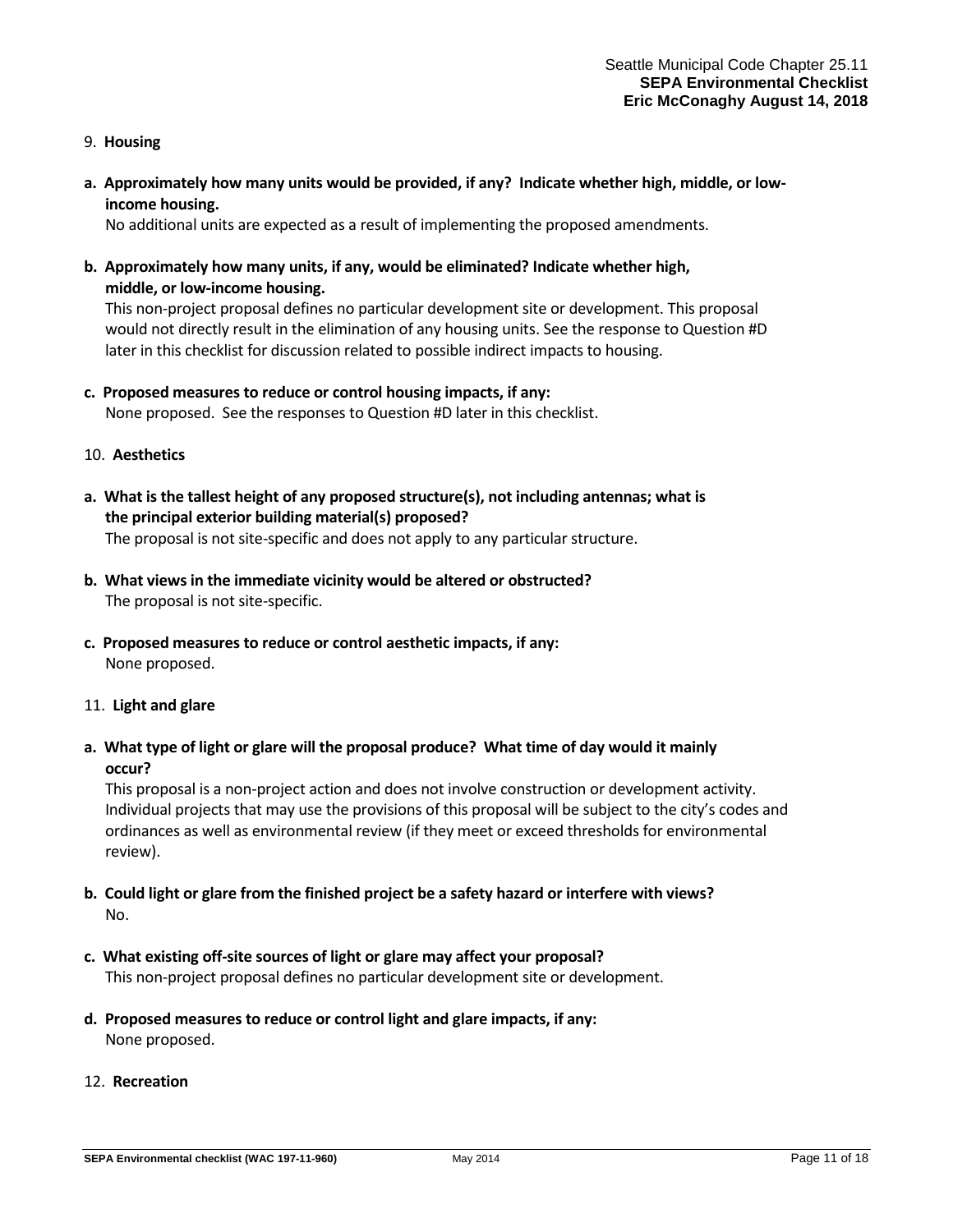- **a. What designated and informal recreational opportunities are in the immediate vicinity?** This non-project proposal defines no particular development site or development.
- **b. Would the proposed project displace any existing recreational uses? If so, describe.** This non-project proposal defines no particular development site or development.
- **c. Proposed measures to reduce or control impacts on recreation, including recreation opportunities to be provided by the project or applicant, if any:** None proposed.
- **13. Historic and cultural preservation**
- **a. Are there any buildings, structures, or sites, located on or near the site that are over 45 years old listed in or eligible for listing in national, state, or local preservation registers located on or near the site? If so, specifically describe.**

This proposal is not site-specific. Historic places and objects eligible for national, state, or local registers are located throughout Seattle.

**b. Are there any landmarks, features, or other evidence of Indian or historic use or occupation? This may include human burials or old cemeteries. Are there any material evidence, artifacts, or areas of cultural importance on or near the site? Please list any professional studies conducted at the site to identify such resources.**

This proposal is not site-specific. Landmarks and cultural facilities are located throughout Seattle.

- **c. Describe the methods used to assess the potential impacts to cultural and historic resources on or near the project site. Examples include consultation with tribes and the department of archeology and historic preservation, archaeological surveys, historic maps, GIS data, etc.**  This non-project proposal defines no particular development site or development. See the response to Question #D later in this checklist.
- **d. Proposed measures to avoid, minimize, or compensate for loss, changes to, and disturbance to resources. Please include plans for the above and any permits that may be required.** None of the proposed amendments is expected to impact historic/landmark structures. Individual projects will undergo SEPA review, as required. All future development is required to comply with local, state, and national regulations that require mitigation of impacts on historic and cultural resources.

# **14. Transportation**

- **a. Identify public streets and highways serving the site or affected geographic area and describe proposed access to the existing street system. Show on site plans, if any.** This non-project proposal defines no particular development site or development. The city is wellserved by an urban street system and street classification system.
- **b. Is the site or affected geographic area currently served by public transit? If so, generally describe. If not, what is the approximate distance to the nearest transit stop?**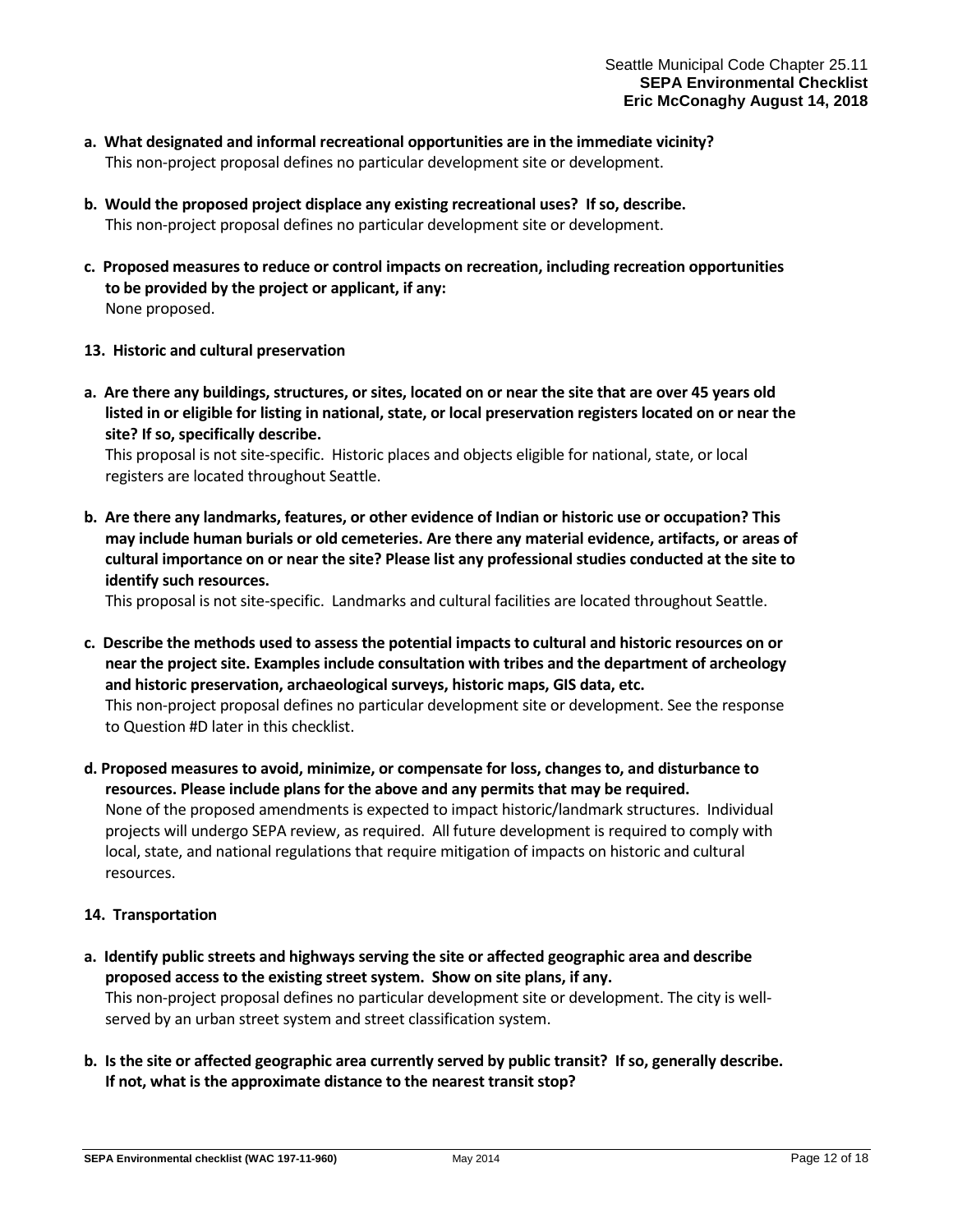The proposal is not site-specific. The City is currently well-served by King County Metro and Sound Transit bus service and by Sound Transit regional commuter rail facilities.

**c. How many additional parking spaces would the completed project or non-project proposal have? How many would the project or proposal eliminate?**

This non-project proposal defines no particular development site or development. Future development proposals will meet the applicable parking requirements under the existing applicable codes.

**d. Will the proposal require any new or improvements to existing roads, streets, pedestrian, bicycle or state transportation facilities, not including driveways? If so, generally describe (indicate whether public or private).**

This non-project proposal is not site-specific. No new roads, streets or pedestrian improvements will be required as a result of implementing the proposed amendments.

**e. Will the project or proposal use (or occur in the immediate vicinity of) water, rail, or air transportation? If so, generally describe.**

No. This non-project proposal defines no particular development site or development.

**f. How many vehicular trips per day would be generated by the completed project or proposal? If known, indicate when peak volumes would occur and what percentage of the volume would be trucks (such as commercial and non-passenger vehicles). What data or transportation models were used to make these estimates?**

This proposal is a non-project action and does not involve construction or development activity. Future development projects will be subject to environmental review (if they meet or exceed thresholds for environmental review for traffic and transportation impacts) and will need to meet transportation concurrency requirements.

**g. Will the proposal interfere with, affect or be affected by the movement of agricultural and forest products on roads or streets in the area? If so, generally describe.**

No. This non-project proposal defines no particular development site or development.

- **i. Proposed measures to reduce or control transportation impacts, if any:** None proposed. This non-project proposal defines no particular development site or development.
- **15. Public services**
- **a. Would the project result in an increased need for public services (for example: fire protection, police protection, public transit, health care, schools, other)? If so, generally describe.** This non-project proposal defines no particular development site or development. No new public services would be required.
- **b. Proposed measures to reduce or control direct impacts on public services, if any**. None proposed.
- **16. Utilities**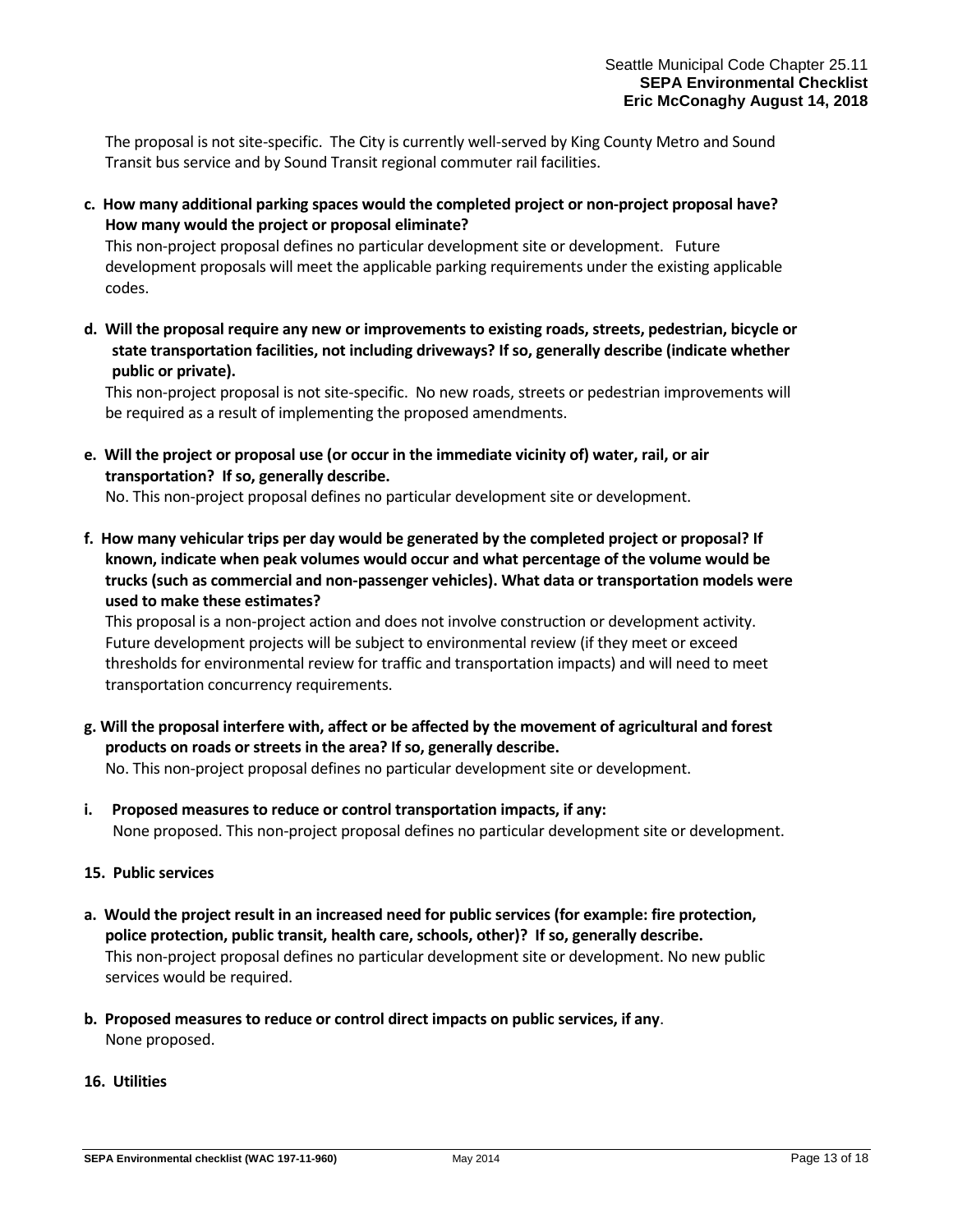#### **a. Circle utilities currently available at the site:**

electricity, natural gas, water, refuse service, telephone, sanitary sewer, septic system, other \_\_\_\_\_\_\_\_\_\_\_

The proposed amendments are a non-project action. Individual projects developed pursuant to this proposal would be served by utilities including electricity, natural gas, water, refuse service, telephone, and sanitary sewer.

# **b. Describe the utilities that are proposed for the project, the utility providing the service, and the general construction activities on the site or in the immediate vicinity which might be needed**.

This non-project proposal defines no particular development site or development. In general, utility providers, including Seattle City Light, Seattle Public Utilities, Washington Natural Gas, Comcast Xfinity, and other utilities regularly review the effects of increased development and propose enhanced services as necessary as part of their planning for future service needs. This proposal will not create the need for additional utility services.

# **C. Signature**

The above answers are true and complete to the best of my knowledge. I understand that the lead agency is relying on them to make its decision.

| Signature:                                               | On file                         |  |
|----------------------------------------------------------|---------------------------------|--|
| Name of signee                                           | Eric McConaghy                  |  |
| Position and Agency/Organization , Council Central Staff |                                 |  |
|                                                          | Date Submitted: August 14, 2018 |  |

# **D. Supplemental sheet for nonproject actions**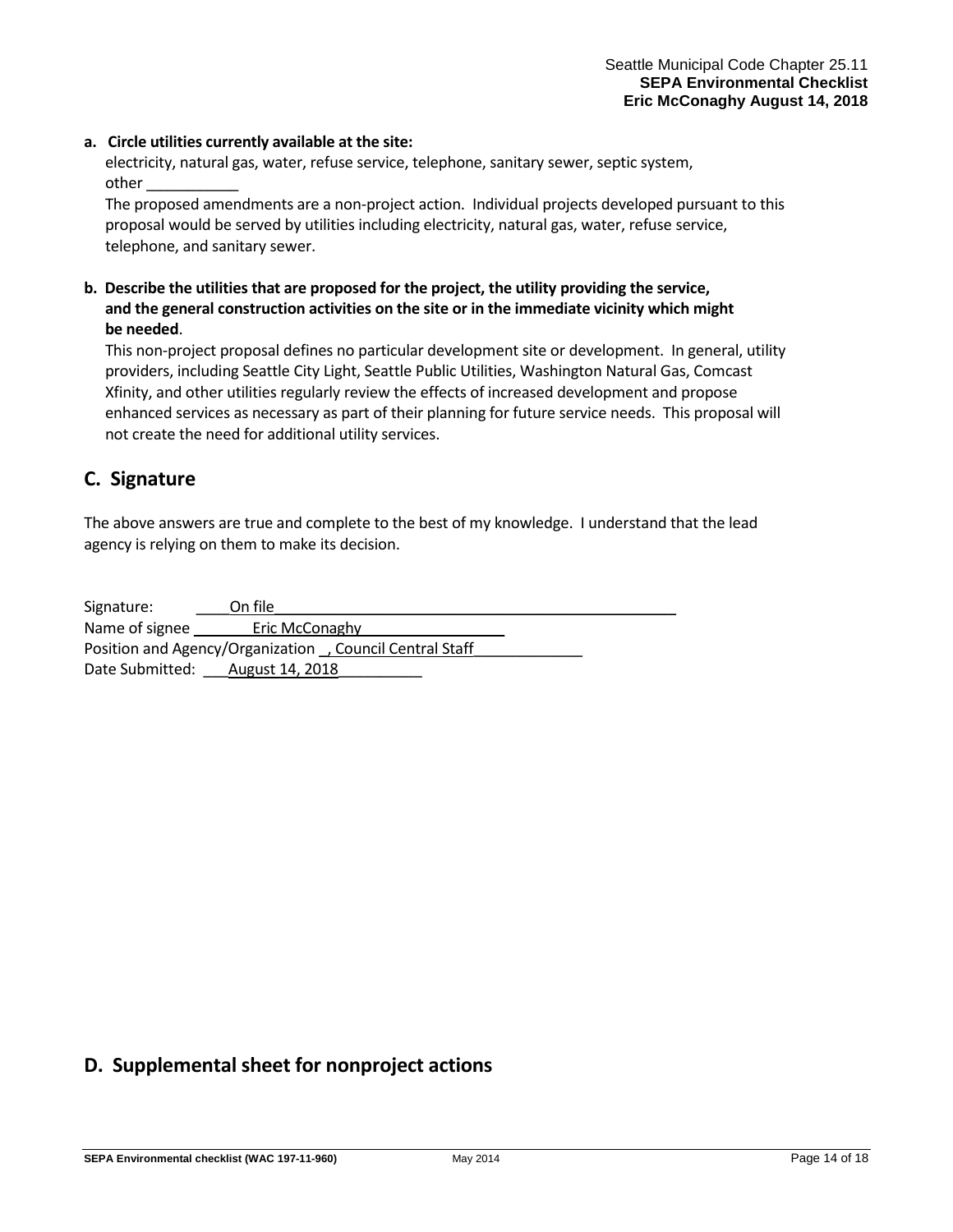# **1. How would the proposal be likely to increase discharge to water; emissions to air; production, storage, or release of toxic or hazardous substances; or production of noise?**

The proposal would result in no direct impacts and is unlikely to result in significant indirect or cumulative impacts related to water, air, toxic/hazardous substances, or noise. The proposal is intended to help increase the canopy cover in Seattle. An increase in canopy cover will help to reduce polluting discharges to water and absorb CO2. The proposal does not address release of toxic or hazardous substances, emissions or noise.

# **Proposed measures to avoid or reduce such increases are:**

None proposed. An increase in canopy cover will not have a significant adverse environmental impact.

## **2. How would the proposal be likely to affect plants, animals, fish, or marine life?**

The proposed changes would result in no direct impacts and are unlikely to result in significant indirect or cumulative impacts related to plant, animal, fish or marine life. The proposed amendments would result in an increase in the protection of plants, animals, fish and marine life by protecting and enhancing tree canopy cover citywide for all parcels.

## Lower Threshold:

The proposal will protect more trees than the existing regulations because the proposal is to lower the existing threshold to 6 inches diameter for all tree species (this would encompass categories in the existing tree protection code for significant trees, exceptional trees and trees over 24" in diameter at breast height). One of the long-term benefits of creating a lower threshold is that it allows for a wider range of trees to be protected citywide, which will help the existing smaller trees grow up to be larger trees therefore creating a healthier future tree canopy for both the benefit of plants, animals, fish, and marine life as well as for future generations.

# Tree Canopy Cover:

The proposed amendments are intended to increase tree canopy in Seattle and will provide data that can be used to guide Seattle's management of the urban forest. The standards for tree retention would be specified by percent tree canopy cover by zone. These standards would be consistent with the tree canopy cover goals by management unit listed in the Urban Forest Stewardship Plan.

The 2016 Seattle Tree Canopy Assessment represents the most accurate accounting of Seattle's canopy to date and shows Seattle has a 28% canopy cover citywide. The majority of Seattle's urban trees are found in two locations: residential areas (representing 67% of the land with 72% of Seattle's tree canopy), and in the right-of-way, interspersed throughout the city (representing 27% of the land with 22% of the canopy).

It is anticipated that the proposal will regulate more trees than the existing tree code. The existing tree code does not regulate all zones, does not require a permit for tree removal and/or replacement in a number of situations and allows for up to three trees (measuring 6 inches or more diameter at breast height) to be removed annually without a permit in some zones. SMC 25.11.040.B provides that "…no more than three trees 6 inches or greater in diameter, measured 4.5 feet above the ground, may be removed in any one year period on lots in Lowrise, Midrise and Commercial zones or on lots 5,000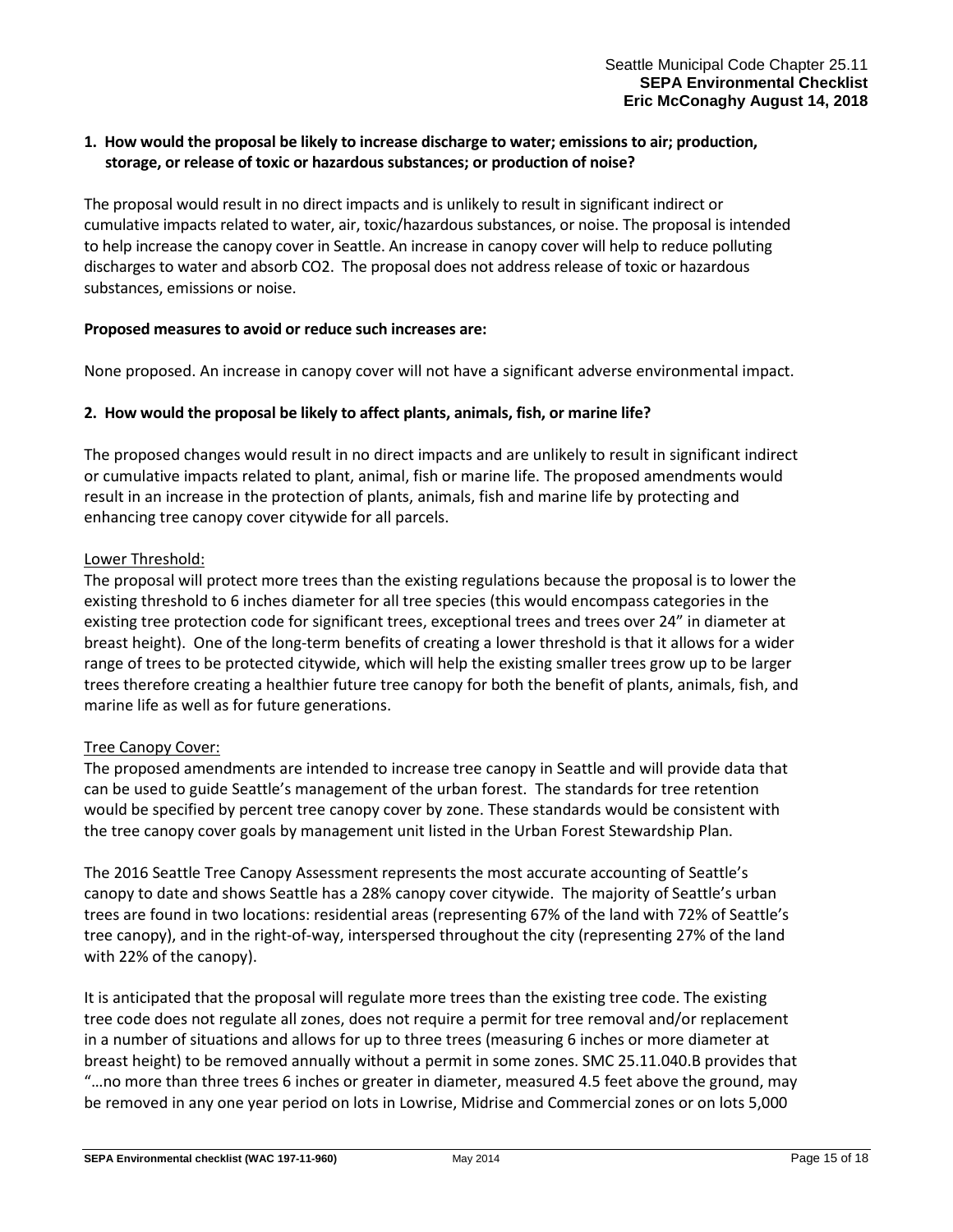square feet or greater in a Single-family or Residential Small Lot zone, except when the tree removal is required for the construction of a new structure, retaining wall, rockery or other similar improvement that is approved as part of an issued building or grading permit…"

The existing code does include landscape standards for development projects, known as green factor, in multiple zones that can be satisfied by planting trees as part of a landscape plan<sup>1</sup>.

## Establishment of Tree Permit System:

The proposed code does not set an allowance for tree removal by the number trees per time period for any zone. Instead, the proposal would require that trees greater than six inches in diameter at standard height (DSH, measured at 4.5 feet from the ground) are to be protected citywide according tree canopy cover percentage goals listed in the Urban Forest Stewardship Plan.

The proposal removes the ability to removal trees greater than 6 inches diameter without a permit, requires mitigation for all tree removal over 6 inches DSH and establishes a tree removal permit as a requirement for both minor and major tree removal. The existing tree code regulated trees in the single family residential zones (excluding RSL zone), the multifamily zones and the neighborhood commercial zones. The proposal is to increase the area of applicability by providing tree protection in all zones citywide.

In addition, the proposed amendments authorize the Director to adopt rules for best management practices to further protect trees.

#### Exceptional Trees:

While the proposal would not include a definition exceptional trees, as occurs in the current code, the proposal is intended to regulate the removal of trees that would be designated as "exceptional" according the current code by including more trees as a result of regulating by using a lower threshold of 6 inches DSH.

Currently, SMC 25.11.020 defines "exceptional tree" as "a tree or group of trees that because of its unique historical, ecological, or aesthetic value constitutes an important community resource, and is deemed as such by the Director according to standards promulgated by the Seattle Department of Construction and Inspections." The standards promulgated by SDCI for exceptional trees are found in Director's Rule  $16-2008^2$ .

#### Hazardous Trees:

i<br>L

The existing tree regulations exempt the abatement of hazardous trees from the tree regulations (SMC 25.11). The proposed amendments would require an applicant to obtain a permit for hazardous tree removal and would clarify the difference between and emergency action and designation and permit to remove a hazardous tree.

#### Mitigation for Tree Removal:

The proposed amendments include mitigation requirements scaled to the tree canopy provided by trees existing onsite such that the required mitigation is intended to result in tree canopy onsite

<sup>1</sup> http://www.seattle.gov/dpd/codesrules/codes/greenfactor/default.htm

<sup>2</sup> http://www.seattle.gov/dpd/codes/dr/DR2008-16x.pdf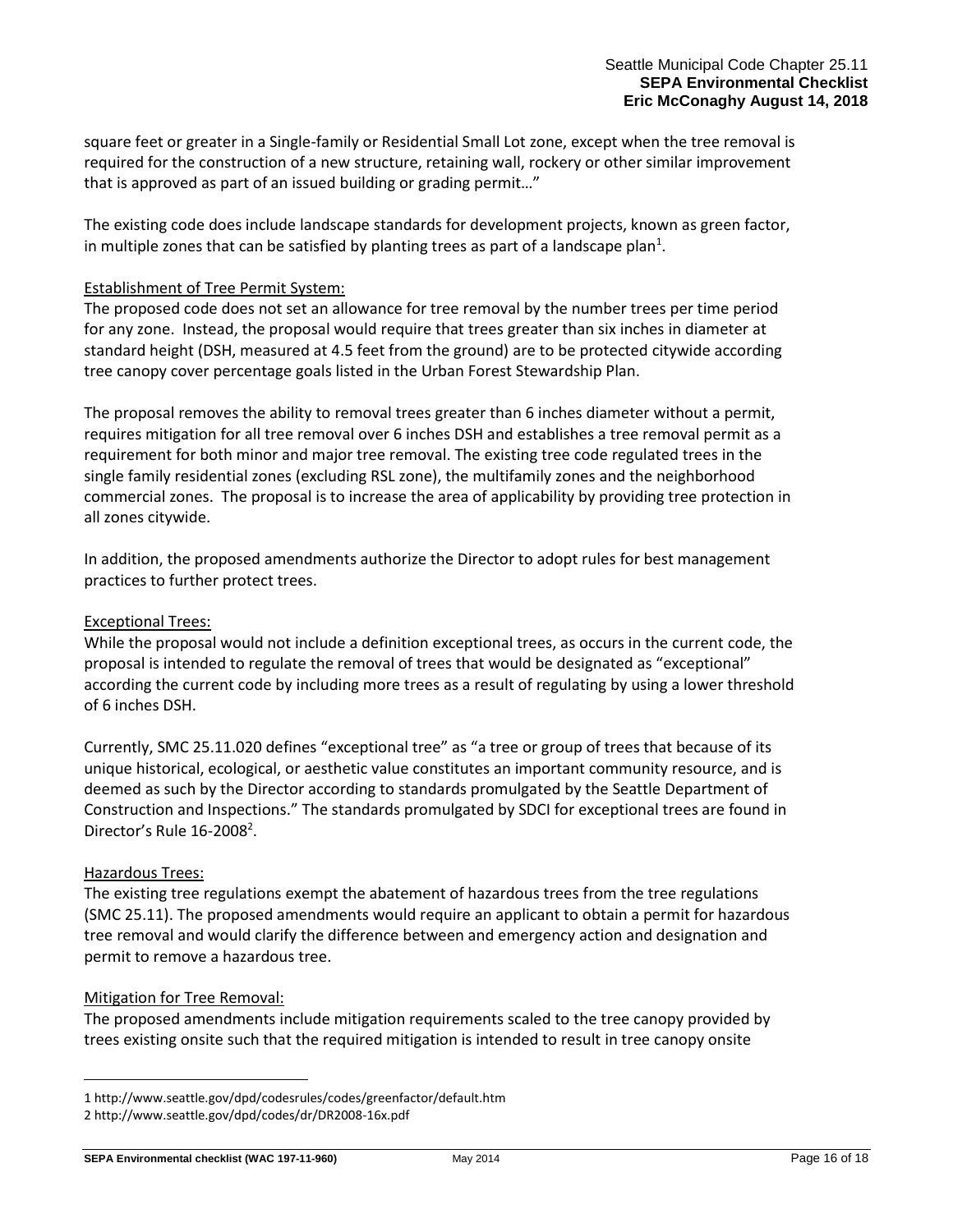meeting required standards. The tree canopy standards are derived from Seattle's Urban Forest Stewardship Plan and vary by tree management units, basically zoning types. Generally, mitigation would be in the form of planting replacement trees on-site or off-site, or payment in-lieu.

## Fees in-lieu or Replanting:

The proposal does allow payment in-lieu of tree replacement for trees removed as permitted. Fees paid in-lieu of replacement would be managed in a fund for the purpose of tree replacement.

## Acknowledgement of tree regulations:

The proposal would require that any person involved in tree maintenance, tree removal, development activity, or land clearing operations in the city of Seattle shall be required to sign and submit to SDCI on a form approved by SDCI, a statement acknowledging the person has reviewed the City's tree regulations and the permitting requirements for tree removal, and acknowledging that such person has obtained any and all licenses necessary to lawfully engage in the activities within the City of Seattle, if applicable.

## **Proposed measures to protect or conserve plants, animals, fish, or marine life are:**

None proposed. Applicable regulations, including the Land Use Code, SEPA regulations, Environmental Critical Areas regulations, and the Shoreline Master Program, are anticipated to adequately mitigate any impacts of any future associated project-specific actions.

## **3. How would the proposal be likely to deplete energy or natural resources?**

The proposed amendments would not deplete energy or natural resources and is intended to encourage energy conservation, as increased tree canopy coverage lowers local temperatures and can reduce household energy usage. The intent of the new regulations is to preserve more trees in Seattle by lowering the threshold to 6" diameter and to boost responsible management of the City's urban forest. As trees are an important natural resource, this proposal would enhance, rather than deplete, the natural resources of Seattle.

# **Proposed measures to protect or conserve energy and natural resources are:**

See answer #2 above.

**4. How would the proposal be likely to use or affect environmentally sensitive areas or areas designated (or eligible or under study) for governmental protection; such as parks, wilderness, wild and scenic rivers, threatened or endangered species habitat, historic or cultural sites, wetlands, floodplains, or prime farmlands?**

The proposal would result in no direct impacts and are unlikely to result in significant indirect or cumulative impacts related to Environmentally Critical Areas (ECAs) but will likely instead help to preserve and enhance them.

The proposal does not alter any procedures or regulations related to natural environment protections and would not alter allowances for development that could otherwise occur in or near ECAs under existing regulations. Any project-specific action to remove a tree that is above adopted thresholds is subject to environmental review as a part of the permit review process and would continue to be